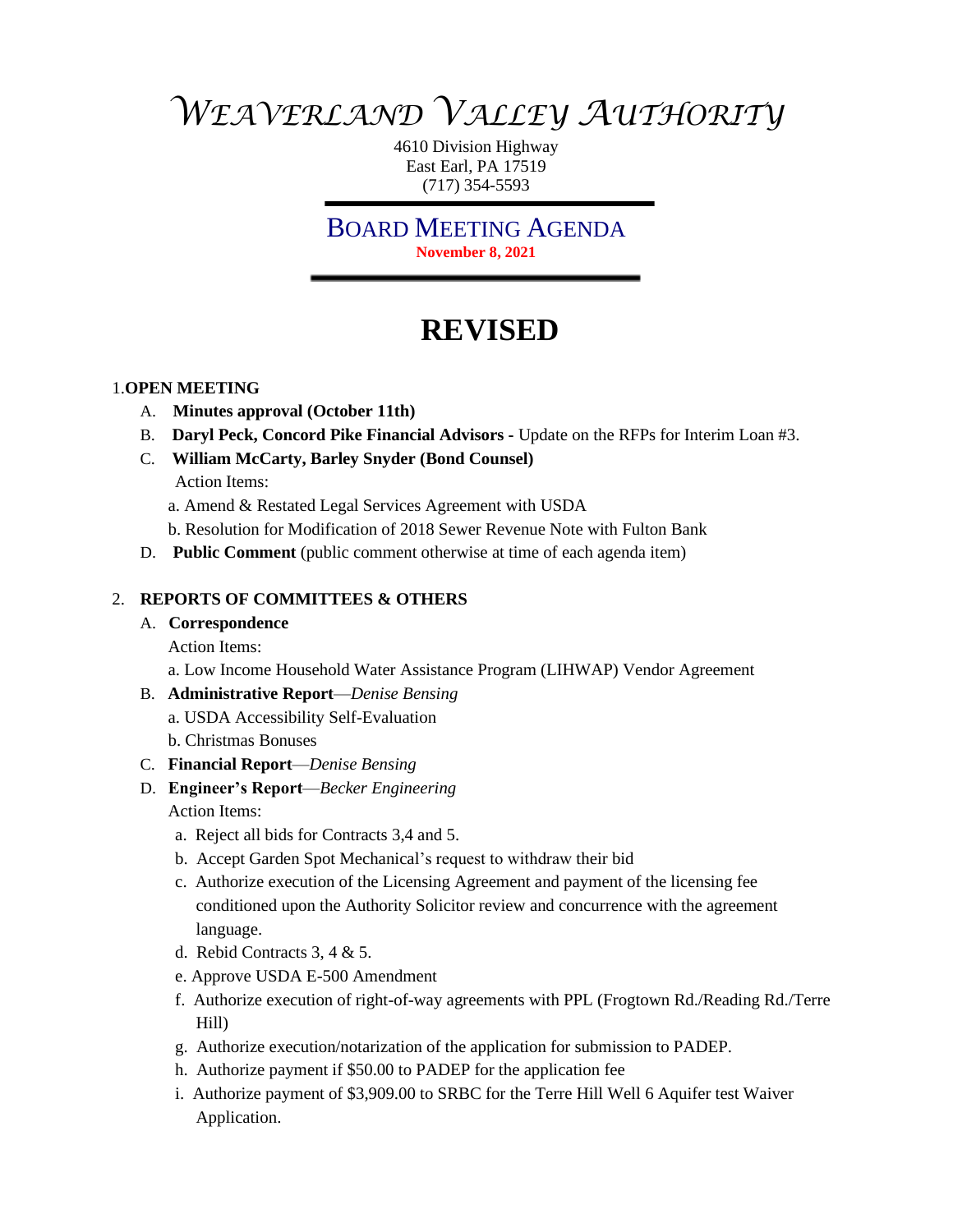- E. **Solicitor's Report**—*Frank Mincarelli*
- F. **Operations Report**—*Bruce Crabb* Action Items: M. Boley wage increase
- G. **Day-to-Day Committee Report** *Harold Kilhefner*

### H. **Budget Committee Report** – *Denise Bensing*

Action Item: a. 2022 Water and Sewer Rates b. 2022 Budgets

# 3. **NEW BUSINESS**

#### 4. **OLD BUSINESS**

- A. **Sensenig, 53 Gentle Dr.** Easement Encroachment
- B. **Sunset Ave. Line Replacement** (Water)
- C. **196 Broad St. meter for water tower** (former Flower and Home Marketplace)

# 5. **ADJOURN**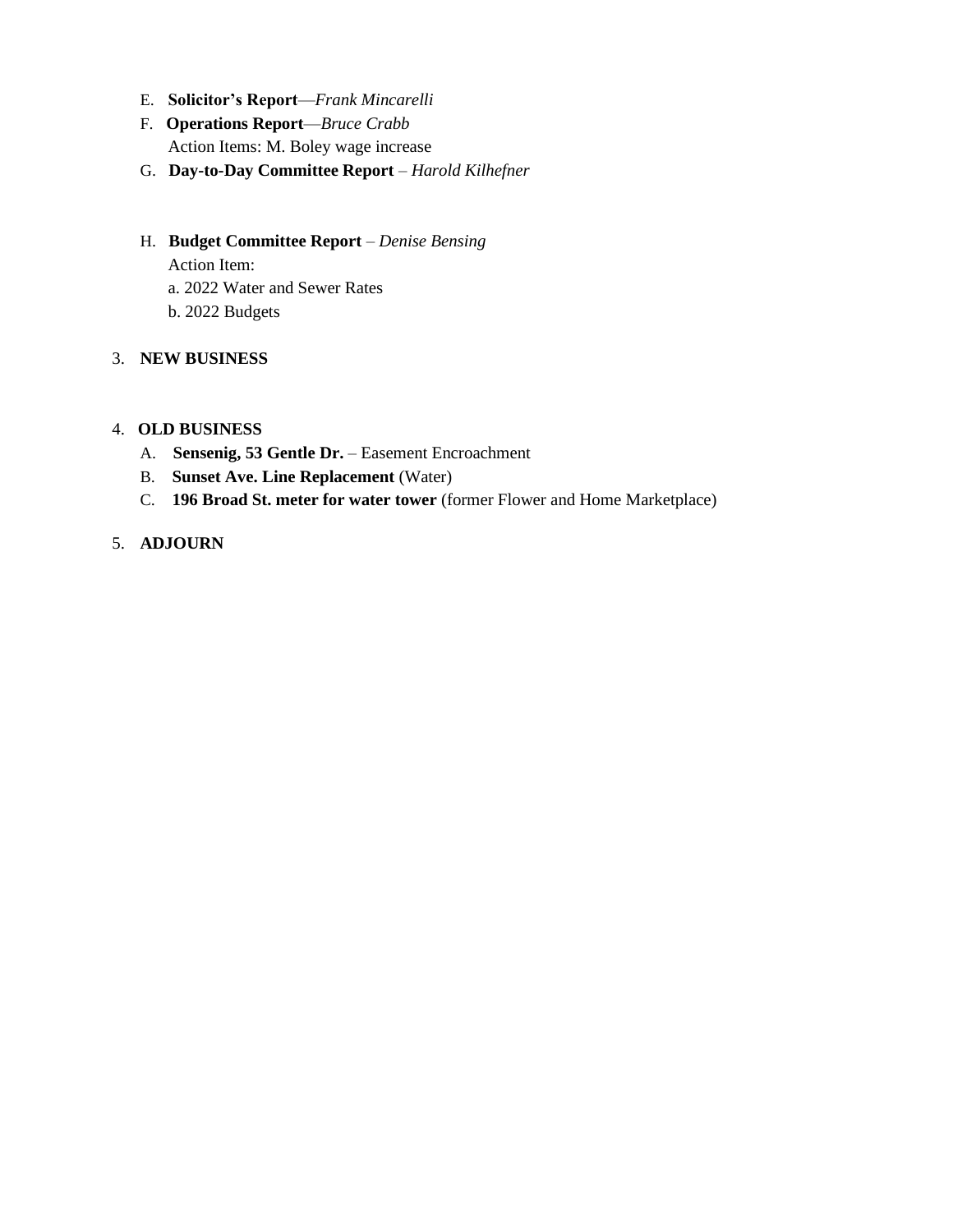# *Weaverland Valley Authority*  **Meeting Minutes** November 8, 2021

The Board of the Weaverland Valley Authority ("Authority") met at the East Earl Township building 4610 Division Hwy, East Earl, Lancaster County, Pennsylvania on November 8, 2021. Chairman Kenneth Witmer called the meeting to order at 6:30 p.m.

The following Board members were present: Kenneth Witmer, Harold Kilhefner, Gene Pierce, Scott Marburger, Scot Ash, and Terry Zook. Also, present were Dan Becker, Becker Engineering; Frank Mincarelli, Blakinger Thomas Law Firm; William McCarty, Barley Snyder, Bruce Crabb, Operations Supervisor and Denise Bensing, Administrator.

**MINUTES**: A motion was made by Harold Kilhefner, seconded by Scot Ash, that the minutes of the October 11, 2021 meeting be approved as submitted. The motion carried unanimously.

#### **PUBLIC COMMENT:**

Daryl Peck, Concord Public Financial Advisors - Daryl explained that the due date for the RFP's was postponed until the final bids are due. The plan would be to have the proposals for the January 2022 meeting.

William McCarty, Barley Snyder – Interim loan #1 is set to mature on Dec. 15, 2022. Fulton Bank has agreed to extend the due date to Dec. 15, 2025 at an interest rate of 2.30% compared to 3.48%. Bill presented a resolution approving the modification of the terms of the 2018 Sewer Revenue Note. By adopting the resolution, the board is accepting the proposal from Fulton Bank. Closing would occur Dec. 1, 2021. Gene Pierce made a motion to adopt the resolution for the modification of the 2018 Sewer Revenue Note with Fulton Bank, seconded by Harold Kilhefner. Motion carried unanimously.

Bill also explained that an Amended and Restated Legal Service Agreement is needed for USDA in order to consider the legal fees for the 2016 Note project costs. Gene Pierce made a motion to execute the Amended and Restated Legal Services Agreement, seconded by Harold Kilhefner. Motion carried unanimously.

#### **CORRESPONDENCE:**

- 1. M.J. Reider lab reports (Shady Maple) October.
- 2. Mack Engineering Revised drawings for Millstream (Twin Springs Lot 8).
- 3. Becker Engineering Timberline Estates Sanitary Sewer Dedication Review #1.
- 4. New Holland Borough 2022 Estimated Treatment Costs.
- 5. Pennsylvania Dept. of Human Services Low-Income Household Water Assistance Program. Dan explained that all municipalities received the information. Some of the municipalities had concerns that it may prohibit them from following their own Rules & Regulations. Frank noted that some of his concerns are it says that if the customer pays, they have to remain active status for 90 days. It also notes that the customers must be kept confidential. The concern with this is when the Authority files liens for unpaid charges, the liens are a public record. Gene Pierce made a motion to take no action, seconded by Harold Kilhefner. Motion carried unanimously.

#### **ADMINISTRATIVE REPORT:**

**USDA Accessibility Self-Certification -** Denise distributed the self-certification checklist prepared by Jason Stevens of Code Administrators. Quotes were received for the bathroom(s) renovations and the handicap parking. The quotes were \$5,160 for the bathrooms and \$10,990 for the parking. Denise explained that there will also be numerous signs that will be needed. Denise spoke with Sean (USDA) and he understands that the building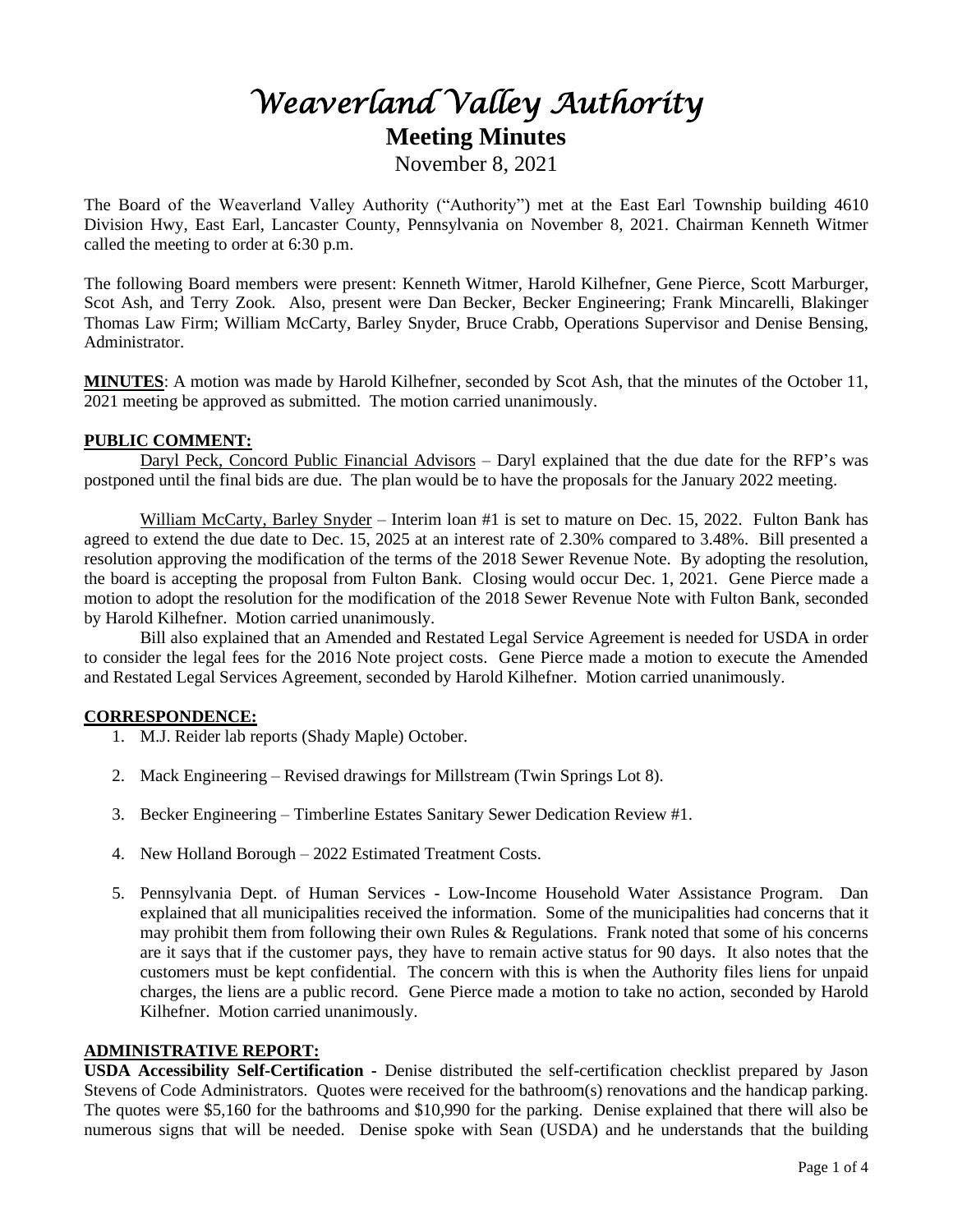requiring the work is not owned by the Authority and that the Authority does not have its own employees. He explained that the Authority is required to make reasonable accommodations. For instance, some have moved their meetings to a location that meets the handicap accessibility requirements or having the meetings available via zoom. Denise questioned Sean if installing a drive-up payment box would be a reasonable accommodation for customer payments. Sean's concern is that it would still not address the accessibility issue for employees. He is going to ask the questions to his administrative office and see what they say.

**2021 Christmas Bonuses** – Gene Pierce made a motion to continue the policy of giving \$100.00 Christmas bonuses for all WVA staff, seconded by Scott Marburger. Motion carried unanimously.

**Camp Meeting Rd. Connections** – Denise has heard from both of the property owners on Camp Meeting Rd. who were notified that they are required to connect. She explained that the one property just changed owners but the owner that received the notification contacted her and would be letting the new owner know they needed to connect. The other property owner contacted Denise asking if it would be a possibility to extend the 60-day deadline to 6 months from the date of the letter. The property owner is requesting this because it is so close to the winter season and contractors are busy. The board can take formal action on this in December.

#### **FINANCIAL REPORT**:

The Financial report was read with \$160,652.91 (Sewer \$121,397.11 Water \$39,265.80) in bills for approval.

| Water & Sewer Collection Fund                        | \$40,014.89    |
|------------------------------------------------------|----------------|
| <b>Business Checking Water Fund – ENB</b>            | \$100,000.00   |
| FDIC Insured Sweep Account – Water                   | \$815,762.13   |
| FDIC Insured Sweep Account - Sewer                   | \$2,372,543.00 |
| <b>Business Checking Sewer Fund - ENB</b>            | \$250,000.00   |
| FDIC Insured Sweep Account – Fulton                  | \$1,026,436.55 |
| Joint WWTP Business Checking – Fulton Bank           | \$2,500.00     |
| Joint WWTP Business Checking – Ephrata National Bank | \$2,500.00     |

A motion was made by Gene Pierce to approve the financial report and pay the bills, seconded by Scott Marburger. Motion carried unanimously.

#### **ENGINEERS' REPORT**:

#### **Dan Becker** reported:

CA/CM: Bid results were received Oct. 28, 2021 and Becker is reviewing bid results. Garden Spot Mechanical was the apparent low bidder for Contract 5 (Plumbing) but they withdrew their bid due to a mathematical error. Since Garden Spot Mechanical withdrew their bid, according to the Bidding Documents, the Authority needs to accept their withdrawal. Gene Pierce made a motion to amend the agenda to add an action item to accept Garden Spot Mechanical's request to withdrawal their bid, seconded by Terry Zook. Motion carried unanimously. Gene Pierce made a motion to authorize approval of Garden Spot Mechanical's bid withdrawal, seconded by Harold Kilhefner. Motion carried unanimously.

Dan explained that on Oct. 22<sup>nd</sup>, Becker received correspondence from Paragon Engineering's attorney indicating the design drawings were not complete and that they were terminated by ELA. Paragon's attorney requested all design drawings and specifications for the project be returned to them and the Authority is forbidden to use the documents prepared by Paragon. The Authority and Becker must notify Paragon that all design drawings and specifications prepared by Paragon are returned/deleted. Paragon provided a Licensing Agreement to the Authority and Becker but it has not been finalized. This licensing agreement will allow Becker to utilize the base information to prepare the new design documents. Paragon is requesting payment of \$7,500 as part of the Licensing Agreement. Once the Licensing Agreement is executed, Contracts 3, 4, & 5 will need to be rebid. The cost for MEP redesign, is \$25,000, rebidding \$12,000, and the license fee of \$7,500. Dan believes there are opportunities for cost savings during construction. Gene Pierce made a motion to reject all bids for Contracts 3, 4 & ,5 seconded by Scot Ash. Motion carried unanimously. Gene Pierce made a motion to authorize execution of the Licensing Agreement and payment of the licensing fee conditioned upon the Authority Solicitor's review and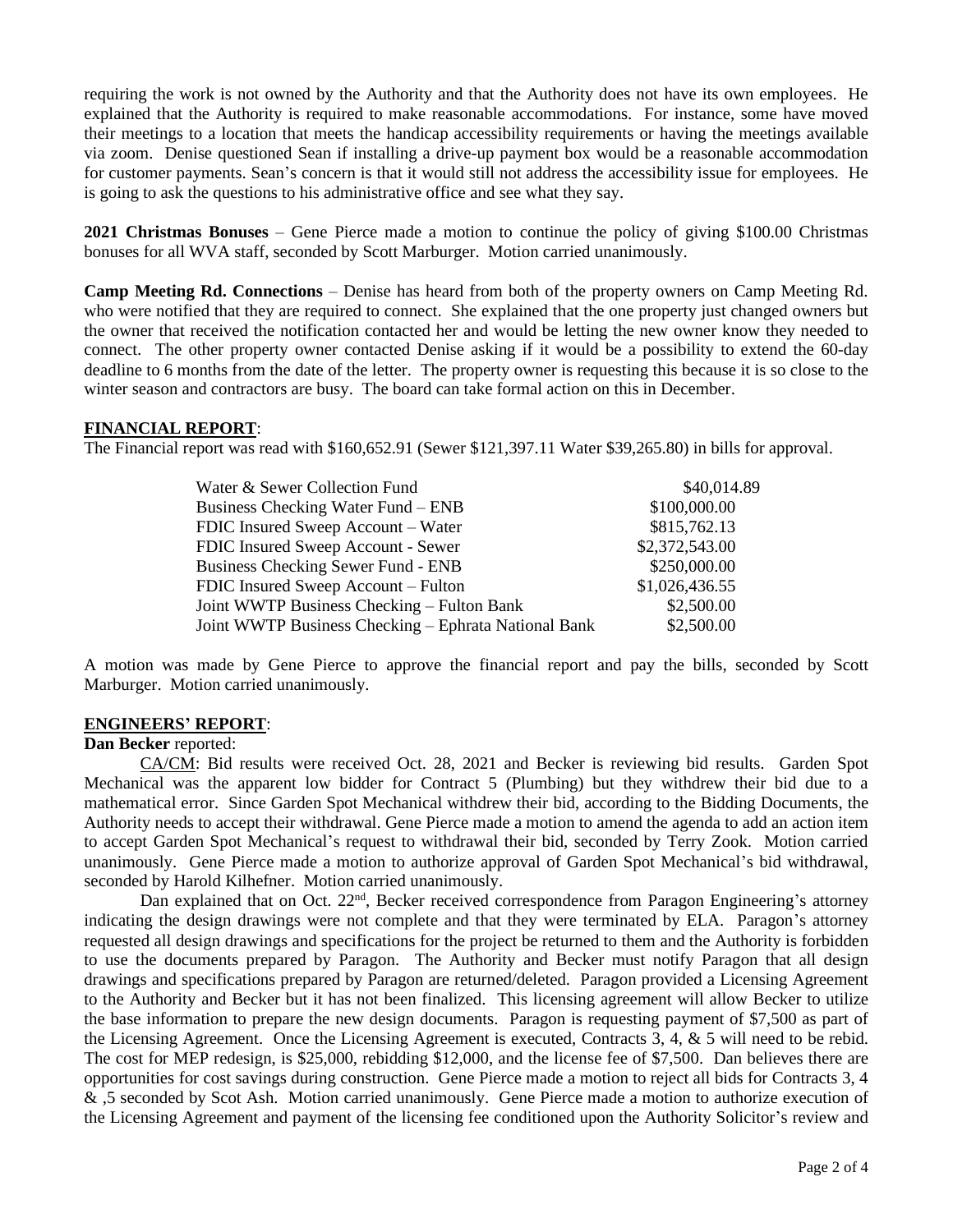concurrence with the Agreement language, seconded by Harold Kilhefner. Motion carried unanimously. Gene Pierce made a motion to rebid contracts 3, 4, & 5, seconded by Harold Kilhefner. Motion carried unanimously.

Dan reported that as a result of the issues with the drawings/specifications, a significant amount of additional time was spent on the bidding process. Becker would like approval to amend the USDA E-500 to transfer \$45,000 from the Construction Phase to the Bidding and Negotiation Phase. Gene Pierce made a motion to amend the agenda to approve the USDA E-500 Amendment (Exhibit K), seconded by Harold Kilhefner. Motion carried unanimously. Gene Pierce made a motion to approve the USDA E-500 Amendment (Exhibit K), conditioned upon USDA's approval of the draft document which was submitted to USDA for review in advance of the meeting, seconded by Harold Kilhefner. Motion carried unanimously. Dan presented a revised schedule which was prepared with Daryl Peck's input.

PPL has provided three right-of-way agreements to the Authority for execution. Becker and Frank have reviewed the documents and recommend the Authority authorize execution of the agreements. Gene Pierce made a motion to authorize execution of the PPL right-of-way agreements for Reading Rd., Frogtown Rd., and Terre Hill, seconded by Scot Ash. Motion carried unanimously.

 Wildflower Ridge: Updated cost opinions were received but cannot be reviewed until the Record Drawing are updated to reflect what was actually installed.

Timberline: Becker completed a site review on the sanitary sewer facilities and issued a summary letter to the developer on Oct. 29, 2021.

322 Properties (Pyle Tract): All Phase 1 sanitary sewer and water facility construction and testing has been completed. The developer needs to provide the PennDOT HOP Supplement for the new casing pipe boring. The developer must also provide the grinder pumping station start up report and record drawings.

Terre Hill Water System: Becker submitted the aquifer test waiver request to SRBC on Oct. 26, 2021 and requested to maintain the current instantaneous yield of .0216 MGD from Well 6. Gene Pierce made a motion to authorize payment of the \$3,909 to SRBC for the waiver request fee, seconded by Terry Zook. Motion carried unanimously.

Becker prepared the PADEP Public Water Supply Permit Application for modification of the chlorine analyzer instrumentation at Wells 1,3, and 6. Harold Kilhefner made a motion to authorize payment of the \$50.00 to PADEP for the application fee and authorize execution of the application for submission to PADEP, seconded by Gene Pierce. Motion carried unanimously.

#### **SOLICITOR'S REPORT:**

Frank Mincarelli reported that 10-day Intent to Lien notices will be sent to customers who did not accept the 30-day notices.

#### **OPERATIONS REPORT:**

Bruce reported that there were no compliance issues. There were multiple callouts to pump stations and three water main break repairs.

Bruce also requested a merit increase for Mike Boley. Terry Zook made a motion to give Mike a \$1.00/ hour raise, seconded by Scott Marburger. Motion carried unanimously.

#### **DAY-TO-DAY COMMITTEE:**

Operations Pay Rate Schedule – Bruce is still working on a schedule. He will be looking at creating different job levels and salary ranges.

ADA Accessibility for USDA – The committee discussed the ADA compliance issues.

Cybersecurity- The committee feels a start would be changes passwords every 90 days and when there is a change in staff. The committee also would like to look into having a 2-step login.

#### **BUDGET COMMITTEE:**

Denise distributed the capital and operational budgets and proposed rates for 2022. She explained that the small rate increase for sewer is necessary due to the WWTP project being higher than expected. The committee is suggesting small increases over the next 3 years to support the proposed debt service.

Gene Pierce made a motion to set the 2022 water rates at \$64.00 per EDU per quarter and \$2.85/1,000 gallons and the sewer rates at \$163.00 per EDU per quarter and \$7.35/1,000 gallons and a sewer flat rate of \$280.00 for non-metered customers, seconded by Harold Kilhefner. Motion carried unanimously.